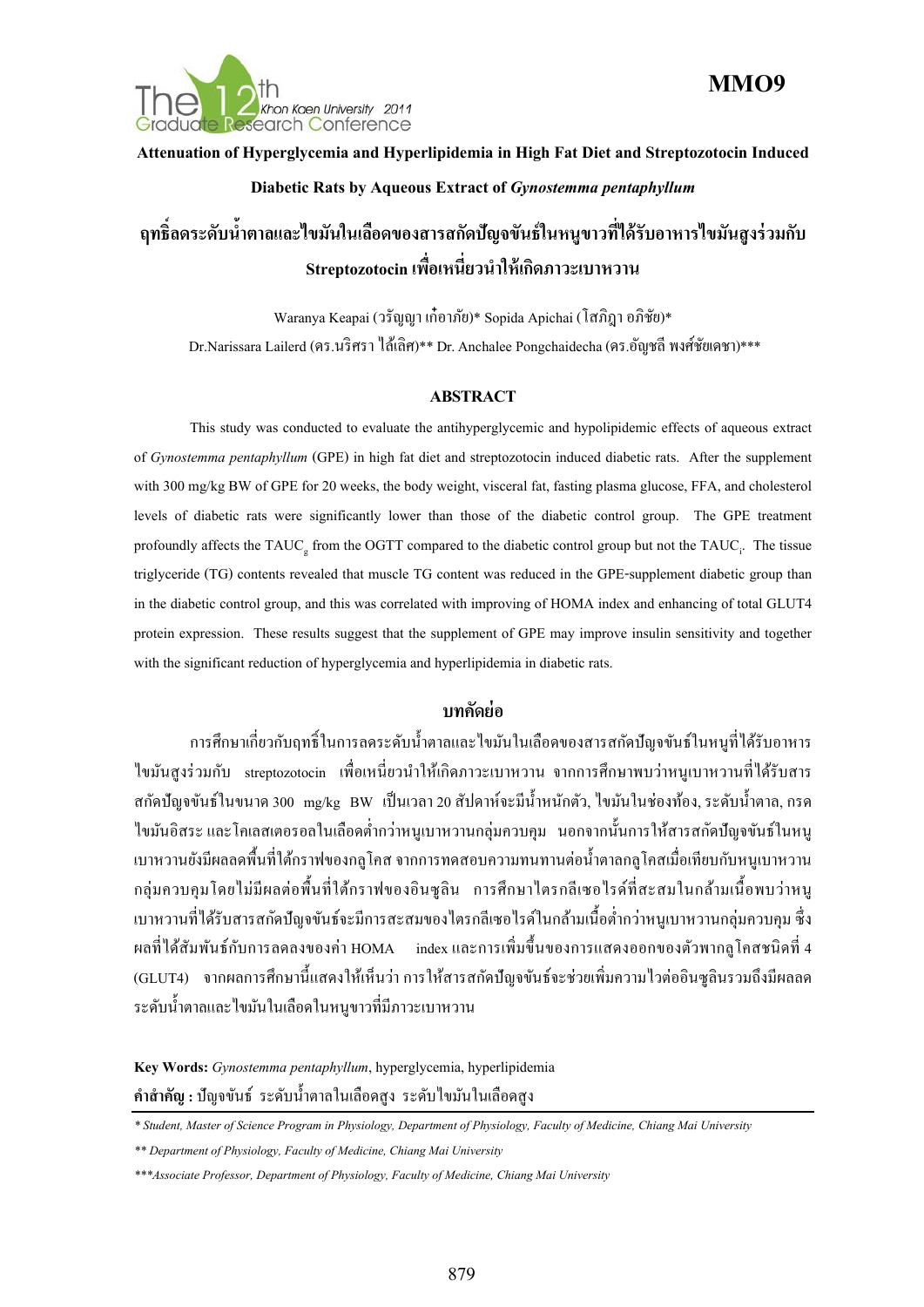

#### **Introduction**

Type 2 diabetes mellitus (T2DM) is a group of metabolic diseases characterized by hyperglycemia resulting from defects in insulin secretion, insulin action, or both (American Diabetes Association, 2005). It has been recognized as one of the most common metabolic disease and the world largest growing metabolic disease (King et al., 1998). Hyperglycemia and hyperlipidemia are two important characteristics of T2DM, which contribute to many complications of diabetes. Sustained reductions in hyperglycemia decrease the risk of developing microvascular and macrovascular complications (Gaster et al., 1998). In modern medicine, no satisfactory effective therapy is still available to cure T2DM. Though pharmaceutical drugs which used for treatment of T2DM are either expensive or have undesirable side effects or contraindications. Nowadays, T2DM patients and healthcare professionals are considering complementary and alternative approaches, including the use of medicinal herbs with antihyperglycemic activities (Xie et al., 2002).

*Gynostemma pentaphyllum* (GP) is a perennial creeping herb of the genus Gynostemma. It has been widely used traditionally in Southeast Asian Folk medicine for its anti-inflammatory, antipyretic, diuretic and tonic properties (Blumert & Liu, 1999). Up to date, the GP is commonly consumption as hot tea in many countries in Asia including Thailand. The dammarane, saponins, also called gypenosides or gynosaponins, are believed to be the active ingredient responsible for its biological activity of the *Gynostemma pentaphyllum* extract (Razmoski-Naumovski et al., 2005). Previous study

### **MMO9-2**

demonstrated that gypenosides have antihyperglycemic and antihyperlipidemic actions in the Zucker fatty rats (Megalli et al., 2006). However, effects of aqueous extracts of Thai strain GP in type 2 diabetic rat model has not been evaluate. The aim of this study is to explore the scientific basis of the utility of the aqueous extract of *Gynostemma pentaphyllum* for correction of hyperglycemia and hyperlipidemia in high fat diet and streptozotocin induced diabetic rats.

#### **Materials and methods**

**Preparation of aqueous extract of** *Gynostemma pentaphyllum***:** *Gynostemma pentaphyllum* total plant extracts (Thai strain) was prepared by the Department of Medical Sciences, Ministry of Public Health. Briefly, dried herb was soaked in water, boiled for 60 minutes, and filter with Whatman filtered paper. The extract was then lyophilized and kept in a dessicator. A final purity of approximately 6% gypenosides was obtained.

**Animals:** Male adult Wistar rats, weighing 200-250 g, were obtained from the National Laboratory Animal Center, Mahidol University. All animals were housed under controlled temperature with a 12 hour light: dark cycle. The experimental protocol adhered to the Guide for the Care and Use of animals in compliance with the National Institutes of Health guideline for the care and treatment of animals and followed Faculty of Medicine, Chiang Mai University, for the standard operating procedures for animal care and research.

**Developments of HFD-fed and STZ-treated type 2 diabetic rats:** Rats were allocated into two dietary regimens by feeding normal diet (ND) (20% fat of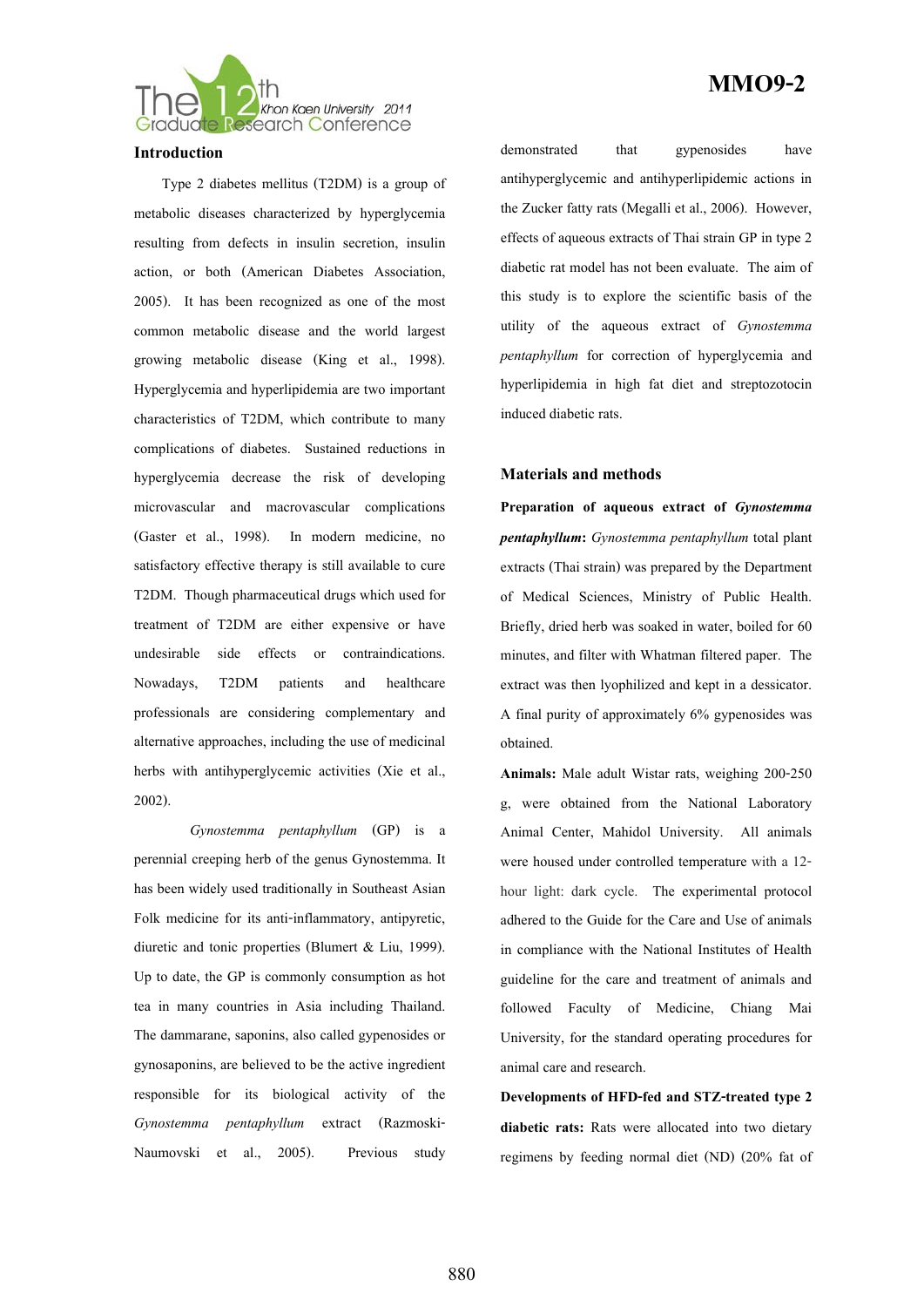

total energy) and high fat diet (HFD) (60% fat of total energy) ad libitum for the initial period of 2 weeks (Srinivasan et al., 2005). After the 2 weeks of dietary manipulation, the group of rats fed by HFD were injected intraperitoneally (i.p.) with streptozotocin (STZ) 35 mg/kg BW, while the respective control rats were given citrate buffer (pH 4.4). The fasting blood glucose level was measured at  $1<sup>st</sup>$  week after the vehicle or STZ injection. Rats with fasting blood glucose level >250 mg/dL will be considered diabetes and used in this study.

**Experimental design:** In this study, a total of 50 rats were used and divided into five groups of 10 rats each. Group I: normal rats (NC); Group II: normal control administered with the aqueous extract of *Gynostemma pentaphyllum* (GPE) at 300 mg/kg BW (NCGPE); Group III: diabetic control (DMC); Group IV: diabetic rats administered with GPE at 300 mg/kg BW (DMGPE); Group V: diabetic rats administered with the reference drug pioglitazone, a PPAR-γ agonist, at a dose of 10 mg/kg BW (DMPGT). The extract and drug used in this study were administered by gavage feeding for 20 weeks. The effects of GPE administration were determined by measuring fasting plasma glucose, insulin and lipid levels, initial and final changes in body weight. At the end of study, the oral glucose tolerance test (OGTT) was performed. The rats were then sacrified, blood and tissue samples were collected for further biochemical analysis.

**Study of Oral Glucose Tolerance Test (OGTT):** After overnight fasting, the animals were orally gavaged with 2 g/kg BW of glucose dissolved in water. Blood glucose and insulin levels were measured at 0, 15, 30, 60, and 120 minutes. The increment of plasma glucose and insulin following the glucose loading was expressed in term of the area under the curve (AUC) using the trapezoidal rule (Dokken & Henriksen, 2006).

**Determination of Homeostasis Model Assessment (HOMA) Index:** Insulin resistance was assessed by the homeostasis model assessment of insulin resistance (HOMA). HOMA is a mathematical model describing the degree of insulin resistance starting from fasting plasma insulin and glucose concentration. HOMA index is calculated as follows: HOMA index = [fasting plasma insulin level (μU/mL) x fasting plasma glucose level (mmol/L)]/22.5 (Matthews et al., 1985).

**Plasma glucose, triglyceride, free fatty acid and insulin measurements:** Plasma glucose and triglyceride levels were analyzed using a commercial enzymatic colorimetric kit (Biotech, Bangkok, Thailand). Plasma FFA level was analyzed using a commercial enzymatic kit (NEFA C, Wako pure chemical, Japan). The plasma insulin concentrations were determined using a sandwich ELIZA (Rat/Mouse Insulin ELIZA kit, LINCO Research, USA).

**Determination of tissue triglyceride content:** Liver, gastrocnemius and pancreas homogenates were prepared for triglyceride assay by a modification of the method of Frayn and Maycock (1980). The triglyceride concentrations were analyzed with a commercial colorimetric kit (Biotech, Bangkok, Thailand).

**Determination of glucose transporter 4 (GLUT4):** Soleus muscle was homogenated in 6 volume of icecold lysis buffer. Homogenate was incubated on ice for 20 minutes and then centrifuged at  $1300 \times g$  for 20 min at 4ºC. Total protein concentration was determined with the Bradford protein assay reagent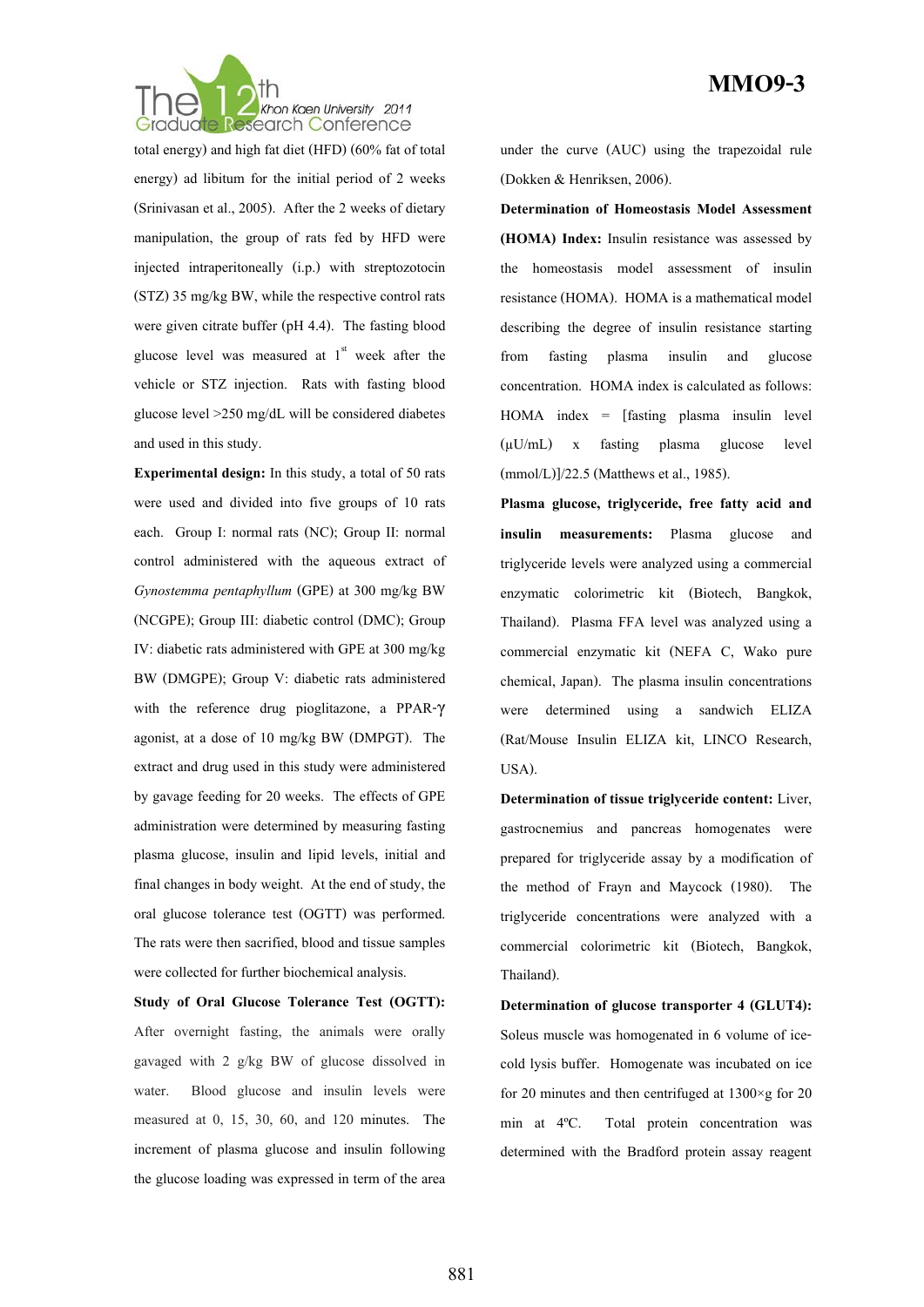

kit (Bio-Rad Laboratories, USA), using BSA as a standard. Aliquots (35 μg) of muscle homogenate was subjected to SDS-PAGE (10% gel) and electrophoretically transfer to nitrocellulose membrane. Blotted protein was then probed with anti-GLUT4 (Chemicon International, USA) at 4ºC overnight. Membrane was then probed with HRDconjugated secondary anti-rabbit antibodies (Chemicon International, USA). Probed proteins were visualized on Kodak Hyperfilm (Godak, Rochester, NY) using an enhanced ECL kit (GE Healthcare, Piscataway, NJ). The band intensities were quantified with a densitometer using Scion Image software. The concentrations of GLUT4 protein were expressed as arbitrary units of a reference muscle used for the comparison among groups.

#### **Results**

### **Effect of GPE on fasting plasma glucose concentrations**

As shown in Figure 1, there was significant elevation in fasting plasma glucose concentrations of diabetic rats in respect to normal rats. There was also no significant different in fasting plasma glucose concentrations between diabetic groups at the beginning of experiment. Both DMGPE and DMPGT groups, fasting plasma glucose concentrations were gradually decreased after 4 weeks of administration and significantly lower than those in DMC group at 10 and 20 weeks (*p*<0.05). Throughout the experimental period, there was no significant between NC and NCGPE groups in fasting plasma glucose concentrations.



Fig. 1. Effect of GPE on fasting plasma glucose concentrations. Values are mean : SE,  $^{*}p$  < 0.05 VS, ND,  $\#p$  < 0.05 VS, DMC

**Effects of GPE on body weight, visceral fat, fasting plasma glucose, insulin, triglyceride, cholesterol, HDL-cholesterol, FFA and HOMA index** 

 The GPE had no effects on body weight, visceral fat, fasting plasma glucose, insulin, triglyceride, cholesterol, HDL-cholesterol, FFA concentrations and HOMA index when compared with NC and NCGPE groups (Table 1). As presented in Table 1, body weight, visceral fat, fasting plasma glucose, insulin, triglyceride, HDL-cholesterol and FFA concentrations were significantly increased in DMC group when compared with NC group. GPE administration for 20 weeks significantly decreased in visceral fat, fasting plasma glucose, FFA and cholesterol levels as compared to DMC group (*p*<0.05). Likewise, PGT treatment significant lowered fasting plasma glucose, insulin, triglyceride and FFA levels in respect to the DMC group. There was also a decreased in fasting plasma insulin levels following GPE supplement for 20 weeks although no significant difference was noted. An increased HOMA index at the end of experiment in DMC group revealed that whole body insulin resistance was developed. In contrast, there was a significantly lowered HOMA index at week 20 in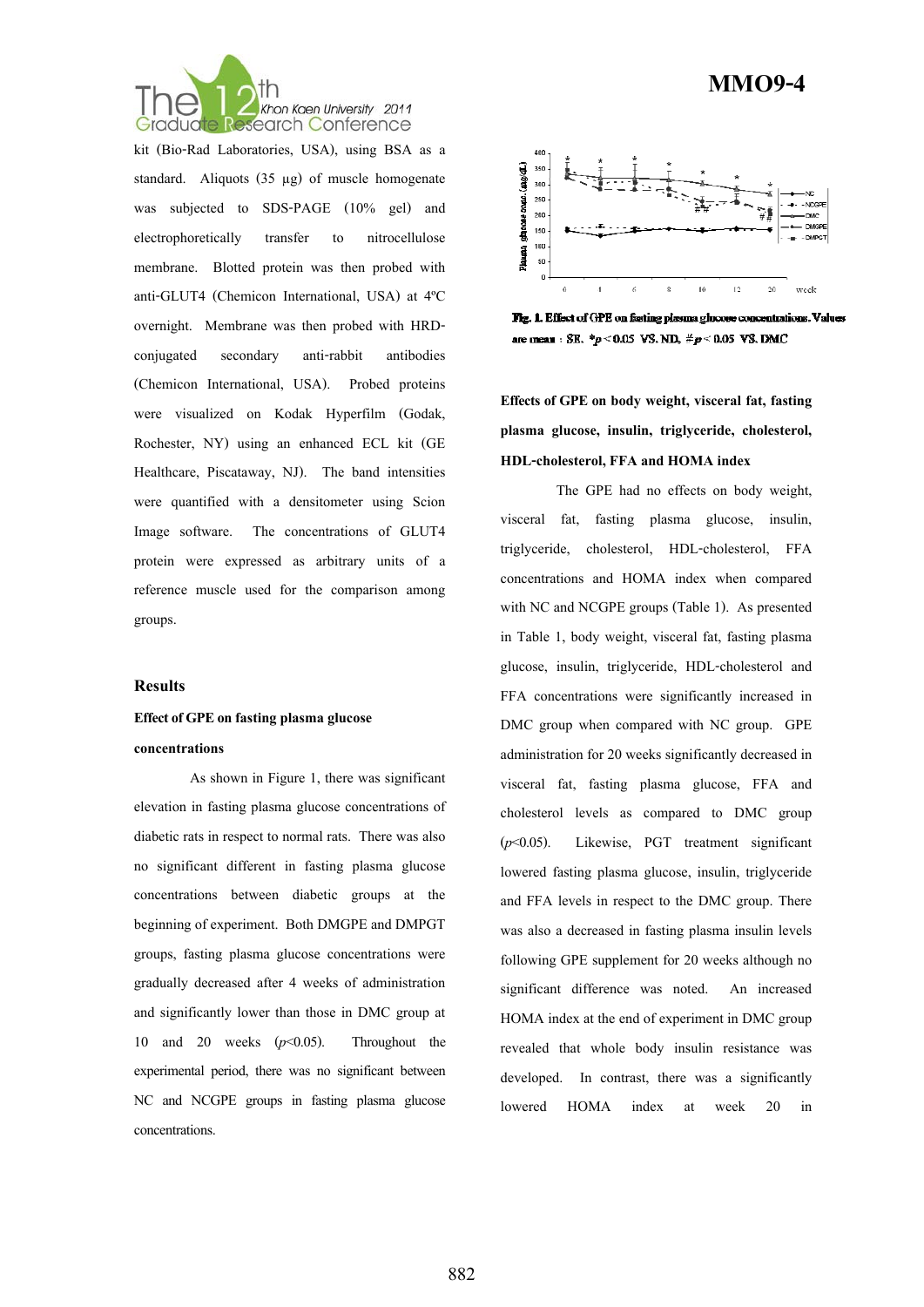

Table 1. Effects of GPE on body weight, visceral fat, fasting plasma parameters, tissue TG content, area under the curve for glucose or insulin and HOMA index at the end of experiment.

|                                                                 | NC               | <b>NCGPE</b>    | <b>DMC</b>        | <b>DMGPE</b>             | <b>DMPGT</b>       |
|-----------------------------------------------------------------|------------------|-----------------|-------------------|--------------------------|--------------------|
| BW(g)                                                           | 552.38 17.45     | 610.17125.11    | 710.50 125.86*    | 643.67±19.74*            | 752.50±19.63 *     |
| Visceral fat (g)                                                | 35.4413.02       | 39.79 13.08     | 80.80 16.09*      | 63.5416.33*#             | 58.8614.12 *.#     |
| Fasting plasma parameters                                       |                  |                 |                   |                          |                    |
| Glucose (mg/dL)                                                 | 152.89 - 5.32    | 156.49 14.93    | 289.00+77.34*     | 214.32±13.26 *.#         | 205.22±13.83 * 月   |
| Insulin (ng/dL)                                                 | $1.75 + 0.35$    | 1.81   0.46     | $3.58 + 0.23$ *   | $3.12 + 0.63$ *          | $1.70 + 0.9 \#$    |
| Triglyceride (mg/dl.)                                           | 118.5016.59      | 119.67±23.67    | 221.6133.83 *     | 182.20±20.08 *           | 109.20±15.16 #     |
| FFA (mmol/dL)                                                   | $0.30 + 0.10$    | $0.33 \pm 0.07$ | $0.84 \pm 0.10$ * | $0.38 \pm 0.05 \pm 0.05$ | $0.32 \pm 0.08 \#$ |
| Cholesterol (mg/dL)                                             | 894012.94        | 76.00 15.45     | 89.0013.36        | $71.80 - 4.98 \neq$      | 99.4012.68         |
| <b>HDL-cholesterol</b> (mg/dL)                                  | 81.4015.04       | 79.5015.91      | 53.20111.50 *     | 60.4014.57               | 76.2018.79         |
| <b>HOMA</b> index                                               | $0.67 + 0.14$    | $0.65 \pm 0.18$ | $2.06 \pm 0.14$ * | $1.35 \pm 0.21$ *.#      | $0.77 \pm 0.06 \#$ |
| $\text{TAUC}_{\star}(\text{mg/dL}\times \text{min}\times 10^2)$ | 24.25±1.37       | 23.80 10.84     | 44.03.13.52*      | 36.4412.92 * #           | 36.14⊥2.08 * #     |
| TAUC; (mg/dL *min)                                              | 330.34±74.83     | 294.82⊥41.47    | 324.20141.79      | 329.41142.46             | 194.21 - 35.87     |
| Hepatic TG (mg/g tissue)                                        | $9.63 \pm 1.89$  | $9.28 + 3.72$   | 240.18±25.2 *     | 162.15135.14*.#          | 84.34⊥20.87 *.#    |
| Muscle TG (mg/g tissue)                                         | $5.51 \pm 1.25$  | $4.99 - 1.55$   | $9.45 \pm 1.34$ * | $5.13 \pm 0.65$ #        | $9.59 \pm 1.32$ *  |
| Pancreatic TG (mg/mg protein)                                   | $10.44 \pm 1.32$ | 11.96 1.35      | 14.89 + 2.20 *    | $10.45 \pm 1.13$         | $11.67 - 1.12$     |

Values are mean : SE. FFA: free fatty acid, HOMA index: Homeostasis Model Assessment of Insulin Resistance index, TAUC<sub>e</sub>: total area under the curve for glucose, TAUC<sub>4</sub>: total area under the curve for insulin. \*  $p \le 0.05$  vs. NC,  $\#p \le 0.05$  vs. DMC.

DMGPE and DMPGT groups compared with the DMC group (*p*<0.05).

### **Effect of GPE on an oral glucose tolerance test (OGTT)**

To determine the whole body insulinsensitizing capacity of GPE, the OGTT was performed at the last week of supplementation. As shown in Table 1, the OGTT results demonstrated that  $TAUC<sub>g</sub>$  in the DMC group was significantly higher than in the NC group  $(p<0.05)$ . Although, the TAUC was not significantly different among the NC and DMC groups. Compared with the DMC group, the  $TAUC<sub>g</sub>$  in both DMGPE and DMPGT groups were significant decreased  $(p<0.05)$ . Likewise, there was no significant difference in TAUC<sub>i</sub> between two treatment groups and the DMC group.

#### **Effect of GPE on tissue triglyceride content**

As demonstrated in Table 1, there was no significant difference between the NC and NCGPE groups in hepatic, gastrocnemius muscle and pancreatic triglyceride contents (*p*>0.05). The triglyceride content within liver, gastrocnemius muscle and pancreas in the DMC group significantly increased compared with those in the NC group (*p*<0.05). Interestingly, the GPE supplement in diabetic rats significantly decreased the hepatic and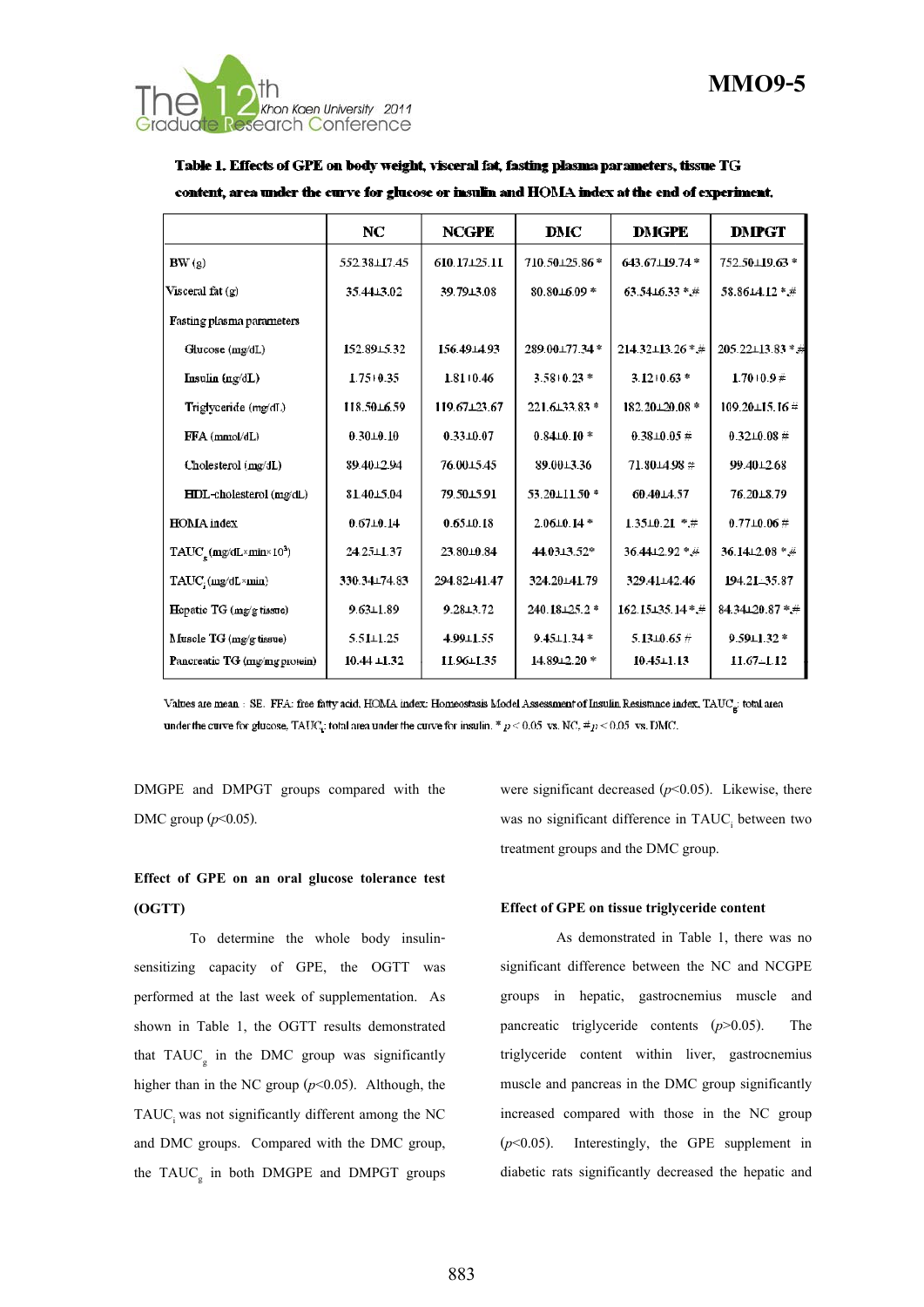

gastrocnemius muscle triglyceride contents (*p*<0.05). While, the PGT treatment significantly lowered only hepatic triglyceride content compared with the DMC group  $(p<0.05)$ .

#### **Effect of GPE on total GLUT4 protein expression**

 There was a significantly decreased in total expression of GLUT4 protein (~25.93%) in the DMC group compared with the NC group  $(p<0.05,$  Fig 2). PGE supplement almost restored the total GLUT4 protein expression to the normal rats  $(p>0.05)$ , while the PGT treatment caused a slightly increased of total GLUT4 protein expression by 13.64% compared to normal rats (Fig. 2). There was no effect of GPE supplement on total GLUT4 protein expression in normal rats.



Fig.2. Effect of GPE on GLUT4 protein concentrations. Values are expressed as a percentage of GLUT4 protein concentration compared with internal control and presented as mean  $\cdot$  SB.  $* p \le 0.05$  VS. NC

#### **Discussions**

 In this study, the antihyperglycemic and antihyperlipidemic effects of aqueous extract of *Gynostemma pentaphyllum* was investigated using the obese-diabetic rat model induced by high fat diet and steptozotocin (STZ) injection. Although the high dose of STZ severely impairs insulin secretion mimicking type 1 diabetes, low-dose STZ has been known to induce a mild impairment of type 2 diabetes

### **MMO9-6**

(Reed et al., 2000). There was a significant enhancement of plasma insulin and glucose concentrations in diabetic rats as compared to normal controls, it suggesting that insulin resistance has been developed in these animals. Therefore, this rat model exhibits obesity, hyperglycemia, hyperlipidemia and insulin resistance that would closely reflect the natural history and metabolic characteristics of humans, and needed for further investigation of pharmacological testing.

*Gynostemma pentaphyllum* (GP) has been used traditionally in Southeast Asian medicine. It contains more than 90 of saponins, including gypenosides or gynosaponins that have been isolated and identified and are suggested to have a variety of pharmacological properties (Zhou, 1998). Antihyperglycemic potency of the aqueous extract of *Gynostemma pentaphyllum* (GPE) in type 2 diabetic rats has been indicated here by the study of fasting plasma glucose levels as it is an important basal parameter for monitoring of diabetes. The 300 mg/kg BW of GPE exerted the effective antihyperglycemic activity. This effective dose is similar to that report in previous studies (Megalli et al., 2005: Megalli et al., 2006) and supported by the results of those previous in vivo studies (Megalli et al., 2006: Yeo et al., 2008). In addition, GPE supplement (300 mg/kg BW) for 20 weeks also improved glucose tolerance as evidence by the decreased  $TAUC<sub>g</sub>$  from the OGTT in diabetic rats. Because of an OGTT was used to indicate the response of insulin receptors to the elevation of exogenous glucose, thus it was served as a marker for testing the sensitivity of insulin receptors. In these diabetic rats, the sensitivity of insulin receptors to glucose was significantly reduced (Reed et al., 2000). Following glucose loading to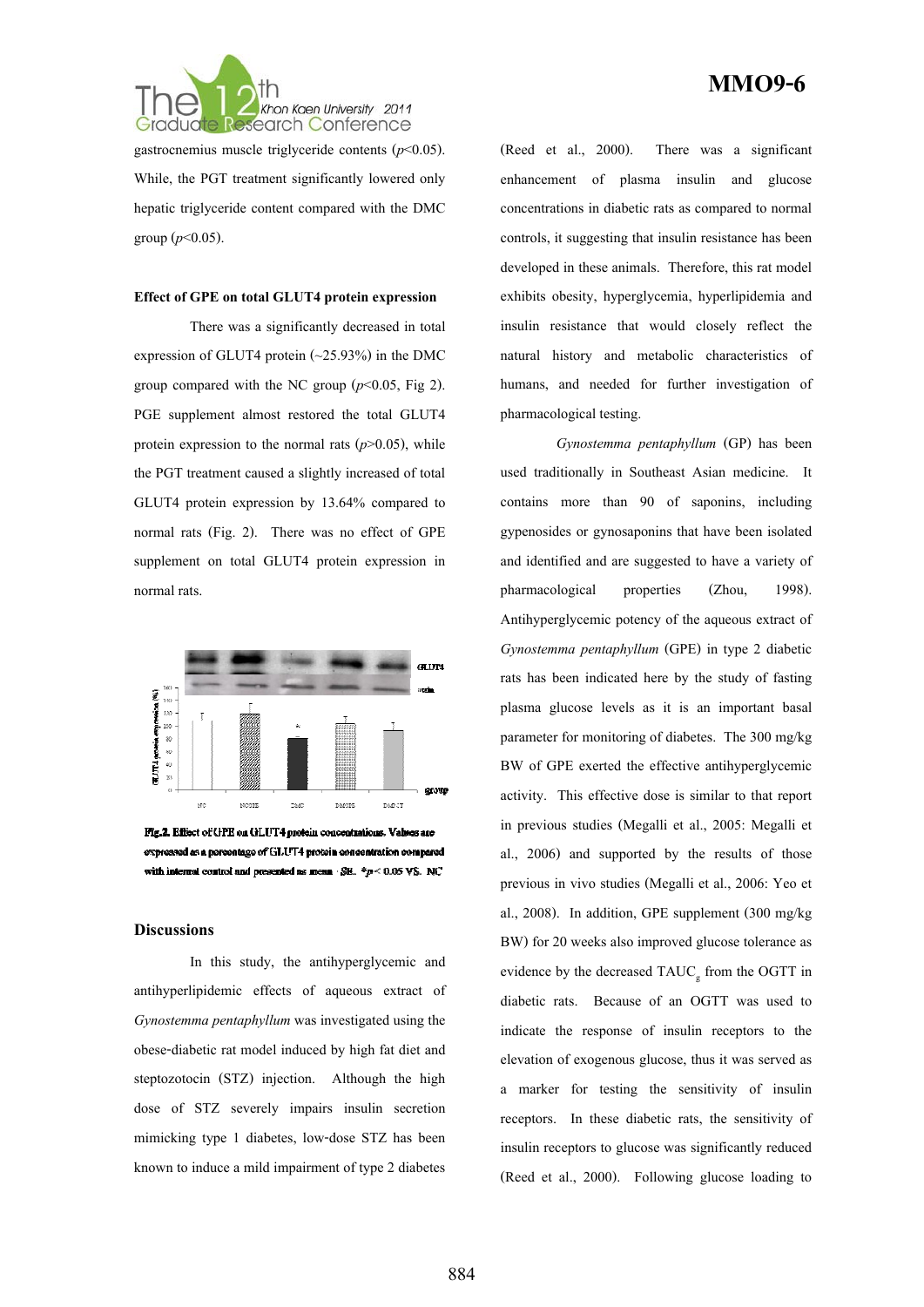

diabetic rats, glucose levels were increased by approximately 81.5%. Interestingly, GPE was found to be effectively reducing glucose levels by 17.88% compared to non-treated diabetic rats at the 120 min interval. This finding also suggested that GPE may improve the sensitivity of insulin receptors in type 2 diabetic rats. It is supported by the significant decrease of HOMA index in GPE treated diabetic rats. The lack effect of fasting plasma glucose levels and glucose response from OGTT in normal rats indicate that GPE may not produce a hypoglycemic effect in situation of normal blood glucose regulation. These antihyperglycemic effects might have been due to the increased release of insulin from remnant  $β$ cells and/or regenerated  $β$ -cells. However, GPE has no effect on fasting plasma insulin levels and the  $TAUC<sub>i</sub>$  from the OGTT in both normal and diabetic rats. This result suggests a lack of pancreatic mechanism through the stimulation of insulin secretion from pancreatic  $β$ -cells. Although, Norberg and coworkers (2004) recently demonstrated that Phanoside, from *Gynostemma pentaphyllum*, can stimulate insulin secretion.

 For further explanation of the mechanism by which GPE decreased fasting plasma glucose levels and improved the sensitivity of insulin, the GLUT4 protein expression was investigated. Results showed that the total GLUT4 protein expression significantly reduced in type 2 diabetic rats. Administration with GPE significantly restored the total GLUT4 protein expression in type 2 diabetic rats. This observation is strengthened by the finding of decrease in muscle TG content in DMGPE group. Elevated intramyocellular TG is strongly associated with insulin resistance (Stannard & Johnson, 2004). However, further investigation is needed to characterize the pathway by which GPE enhanced the total GLUT4 protein expression.

 Dyslipidemia in type 2 diabetic rats is characterized by increased levels of plasma TG, cholesterol, FFA and HDL-cholesterol levels. This study indicated that the GPE significantly decreased plasma levels of FFA and cholesterol of type 2 diabetic rats. Meanwhile, both plasma TG and HDLcholesterol levels were restored toward the control level, indicating that possesses both protective and treatment properties. These findings were also observed the treatment of pioglitazone, a PPAR-γ agonist. Numerous studies have confirmed antihyperglycemic and antihyperlipidemic properties of purified gypenoside extract in vivo (Megalli et al., 2005: Megalli et al., 2006). However, the mechanism of GPE on antihyperglycemia in these studies is different which might depend on type of animal model. This hypolipidemic effect may be due to the elevation of HDL-cholesterol level or an improvement of fatty acid oxidation (Kelly et al., 2002).

#### **Conclusions**

This present study demonstrated that the aqueous extract of *Gynostemma pentaphyllum* beside its antihyperlipidemic activity, can improve hyperglycemia and insulin resistance in high fat diet and streptozotocin induced type 2 diabetic rats, where it possibly acts by increasing total GLUT4 protein expression. This study was also able to exert a potential new effect of GPE in diabetes. Further investigations, however, are in progress to elucidate the detailed mechanism of antihyperglycemic and hypolipidemic effects.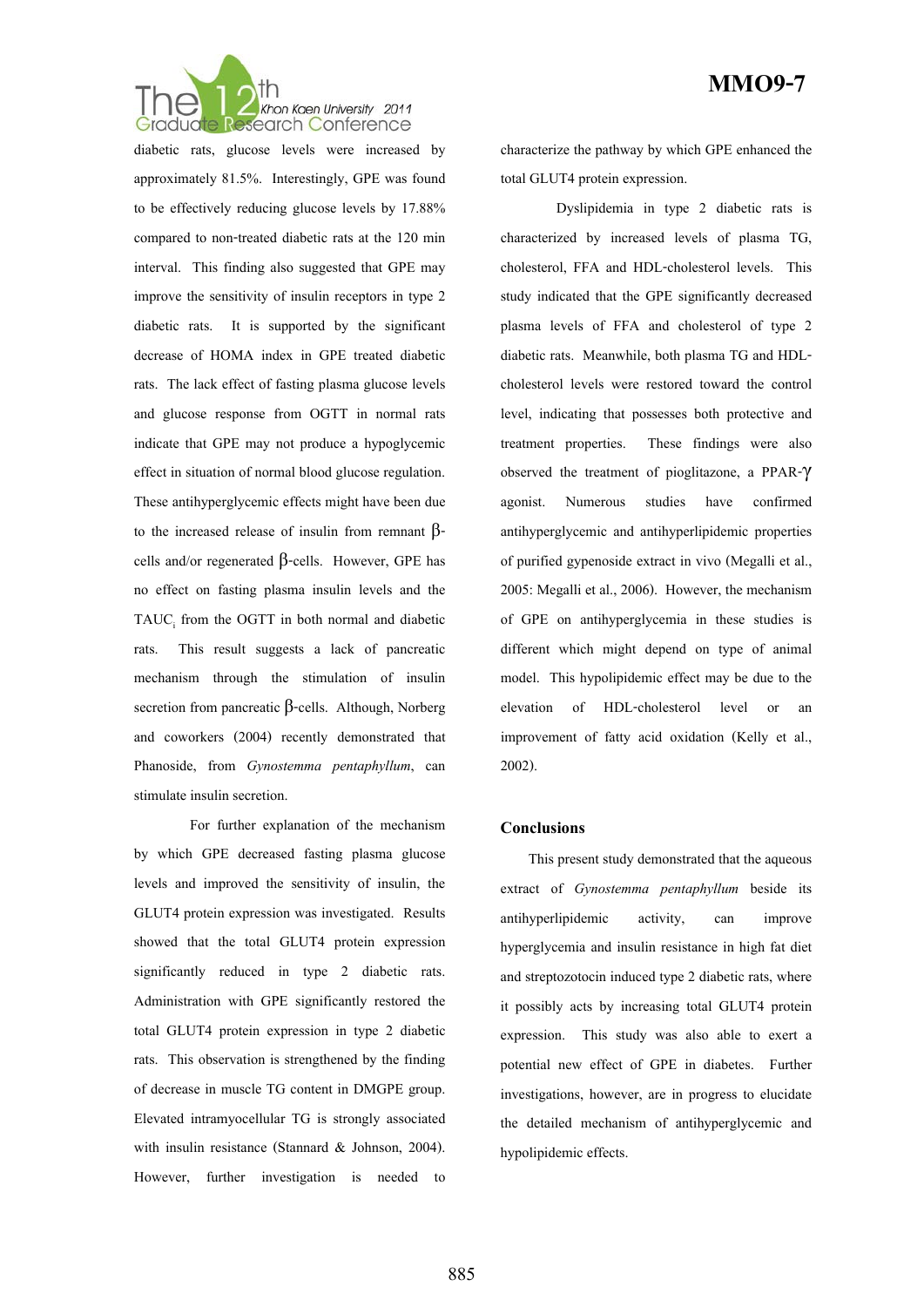

#### **Acknowledgements**

Authors gratefully acknowledge the Department for development of Thai Traditional and Alternative Medicine, Ministry of Public Health for funding. (Study code: FAM-07-08-22A.09)

#### **References**

- American Diabetes Association. 2005. Diagnosis and Classification of Diabetes Mellitus. Diabetes care. 28(1): S37-S42.
- Blumert, M., and Liu, JL. 1999. Jiaogulan China's ''Immortality'' Herb. Torchlight Publishing Inc., Badger, USA.
- Dokken, BB., and Henriksen, EJ. 2006. Chronic selective GSK-3 inhibiton enhances glucose disposal and muscle insulin action in prediabetic obese Zucker rats. Am J Physiol Endocrinol Metab. 14; 291: E207-13.
- Frayn, KN., and Maycock, PF. 1980. Skeletal muscle triacylglycerol in the rat: methods for sampling and measurement, and studies of biological variability. J Lipid Res. 21(1):139- 44.
- Gaster, B., and Hirsch, IB. 1998. The effects of improved glycemic control on complications in type 2 diabetes. Arch Intern Med. 158:134–140.
- Kelly, DE., He J. et al. 2002. Dysfunction of mitochondria in human skeletal muscle in type 2 diabetes. Diabetes. 51: 2944-50.
- King, H., Aubert, R., Herman, W. 1998. Global Burden of Diabetes, 1995–2025: prevalence prevalence, numerical estimates, and projections projections. Diabetes Care. 21:1414–1431.

## **MMO9-8**

- Mattew, DR., Hosker, JP. et al. 1985. Homeostasis model assessment : insulin resistance and beta-cell function from fasting plasma glucose and insulin concentrations in man. Diabetologia. 28(7): 412-9.
- Megalli, S., Aktan, F.et al. 2005. Phytopreventative anti-hyperlipidemic effects of gynostemma pentaphyllum in rats. J Pharm Pharm Sci. Sep 16;8(3):507-15.
- Megalli, S., Davies, NM., Roufogalis, BD. 2006. Anti-hyperlipidemic and hypoglycemic effects of *Gynostemma pentaphyllum* in Zucker fatty rat. Pharm Pharmaceut Sci. 9(3):281-291.
- Norberg, A., Hoa, NK., et al. 2004. A novel insulinreleasing substance, phanoside, from the plant *Gynostemma pentaphyllum*. J. Biol. Chem. 279(40): 41361–41367.
- Razmovski-Naumovski, V., Huang, THW. et al. 2005. Chemistry and pharmacology of Gynostemma pentaphyllum. Phytochemistry Reviews. 4: 197–219.
- Reed, MJ., Meszaros, K. et al. 2000. A new rat model of type 2 diabetes: the fat-fad, streptozotocin treated rat. Metabolism. 49 (11):1390-4.
- Srinivasan, K., Viswanad, B. et al. 2005. Combination of high- fat diet-fed and lowdose streptozotocin-treated rat: A model for type 2 diabetes and pharmacological screening. Pharmacological Research. 52: 313–320.
- Stannard, SR., and Johnson, NA. 2004. Insulin resistance and elevated triglyceride in muscle: more important for the survival than "thrifty" genes? J Physiol. 1; 554(Pt 3):595-607.